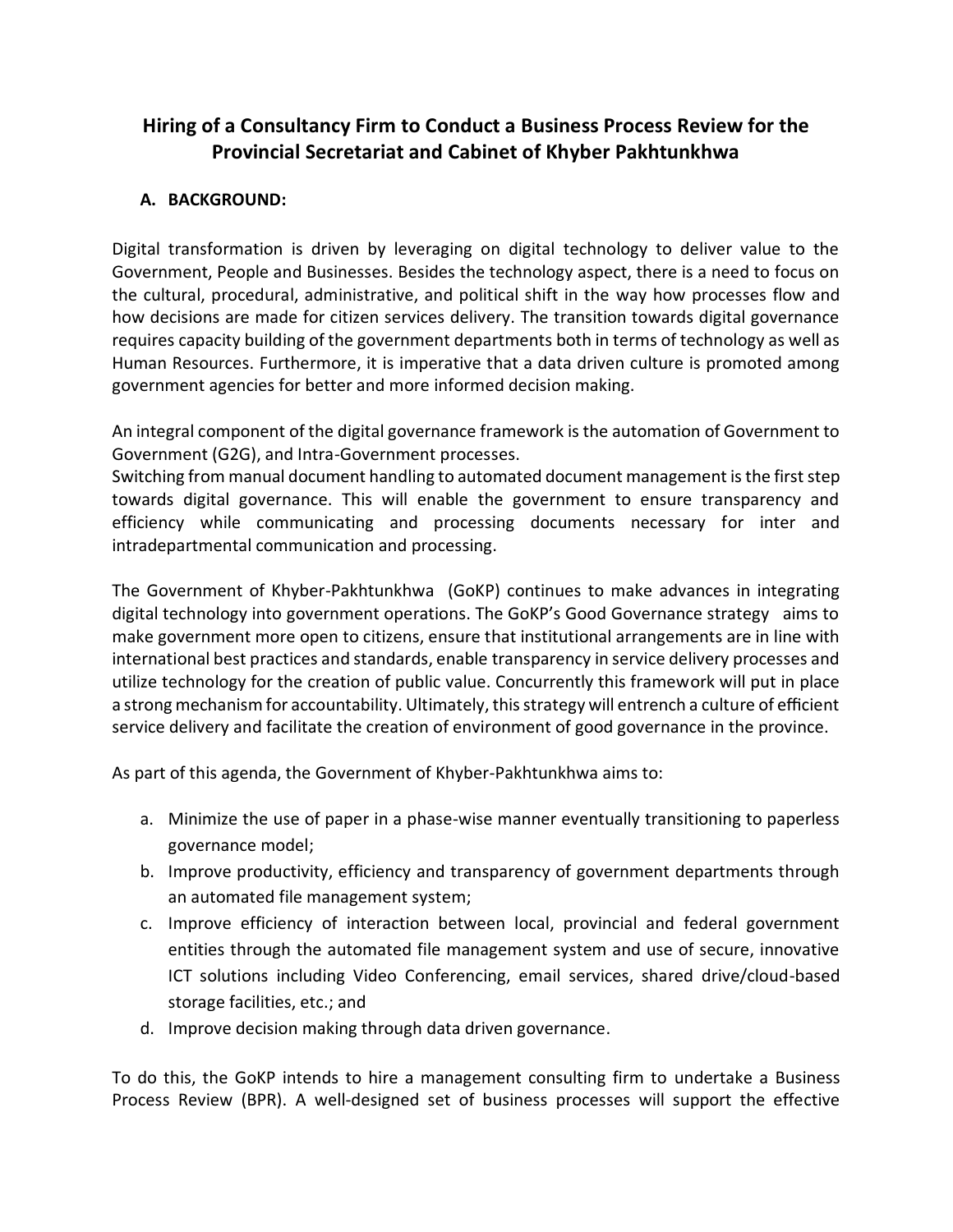fulfilment of departmental missions and achievement of strategic goals. This review and mapping is expected to highlight critical business processes and functions; hidden processes and legal gaps; potential problems caused by disruption in technology; escalations caused by problems; and essential IT resources required to enable continuity of critical business processes. Based on this review/mapping, the consulting firm is expected to define new roles and responsibilities resulting from the process mapping, new tools to undertake new functions, management control systems to safeguard and operationalize new processes, and all necessary policies, rules, guidelines, activities, and work instructions, and propose the functional and technical requirements to support the implementation of the recommendations of the process mapping and allow for their integration.

## **B. OBJECTIVES**

The objective of the assignment is to assess the existing business processes and associated systems ( "as is") for each department and propose integrated ICT solutions for reengineered processes ("to be" ) based on industry wide standards and international best practice.

# **C. SCOPE:**

The Business Process Review shall take into consideration all Government Departments, attached Departments and Autonomous bodies under the administrative control of Government of Khyber Pakhtunkhwa as listed in **Annex-A.<sup>1</sup>**

## **D. TERMS OF REFERENCE (TORs):**

# **1. Business Requirements Gathering**

- a. Validate that high-level government officials support the initiative.
- b. Hold consultations with all client departments to determine the individual department needs and obtain their input about the initiative;
- c. Examine, evaluate and conduct detailed studies of the existing similar solutions deployed at various government departments;
- d. Survey government departments and other stakeholders to determine/establish Process Flows and communication mechanism of individual departments both in terms of inter and intra-departmental communication;
- e. Review existing laws related to the file/case management and office communication within Khyber Pakhtunkhwa government, including the Manual of Secretariat Instructions & Rules of Business or any other applicable law;
- f. Conduct consultative meetings to chalk out an architectural framework of the proposed solution;
- g. Identify and prioritize the government departments where the solution can be deployed in the initial phase.

 $\overline{a}$ 

<sup>&</sup>lt;sup>1</sup> This activity may be conducted in phases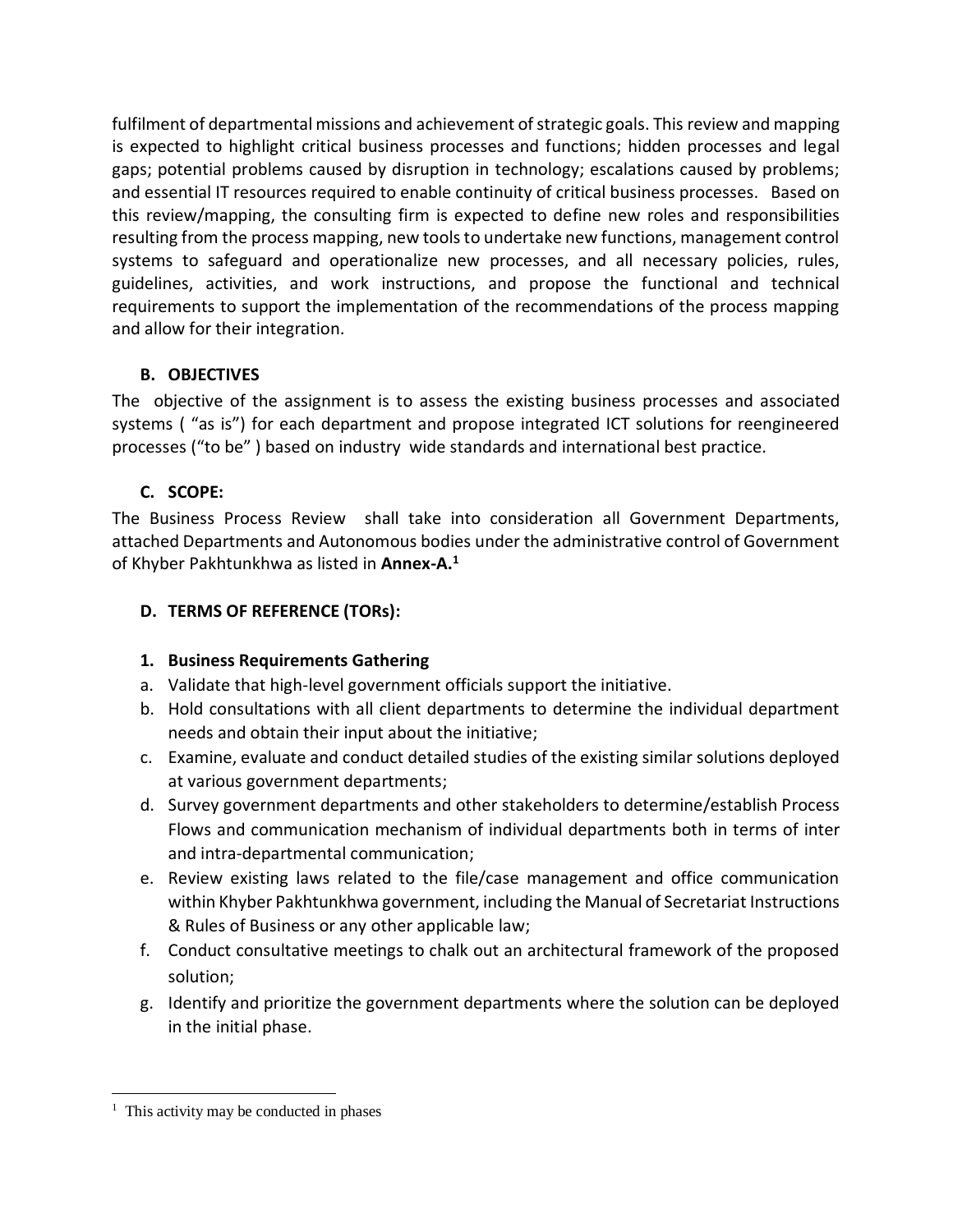### **2. Business Process Reengineering /Mapping**

- a. Develop process flows based on the requirements collected during the Business Requirements Gathering phase;
- b. Develop workflows and Business Process Management in-line with the KP Manual of Secretariat Instructions and applicable laws;
- c. Propose re-engineered process flows if required;
- d. Propose amendments in the existing laws in the light of the re-engineered process flows and the proposed solution and
- e. Perform cost-benefit analysis of the proposed workflows.

# **3. Determining Functional & System Requirements Specifications**

The Consultant shall review the existing processes and define the Functional Requirement Specification (FRS) and System Requirement Specification (SRS) which shall include but not limited to covering the following aspects:

- a. An architectural framework supported by detailed requirements and technical parameters based on comprehensive system analysis and design;
- b. Assumptions, factors and identified risks that could affect the functional design of the system. Included can be third-party or commercial components that will be used, issues around the operating environment, or any constraints;
- c. The FRS shall identify all Use cases of the system and identify user roles;
- d. Highlight the additional details on the quality related aspects as well as other behavioral aspects of the system including but not limited to system response times (Data search and retrieval), Performance needs and metrics, Latencies in a particular timeframe or during high volume transactions, System failures and recovery management, Security levels and accessibility constraints, Data Backup and archiving Capabilities, Legal compliance needs etc. The broader definition of the term 'system' also includes integrations with all types of Mobile platforms, Mobile devices, Tablets, and Smartphones;
- e. The Consultant shall define the reporting needs of the system in the FRS, including but not limited to the scope and format of the report, data elements and contents required on the report, file types and extraction mechanisms, user base and accessibility levels, the frequency of report extractions etc.;
- f. The Consultant shall identify the integration needs and state all required interfaces with anything external to the proposed solution including hardware, software, and users. The FRS shall include Architectural overview diagrams, high-level data flow diagrams, table structures and schema, interface protocols, API's, Error conditions, Error validations, and messaging needs, Auto-processing requirements, hardware and software dependencies, Upgrade requirements, compatibility issues with existing frameworks and solutions, etc.;
- g. The FRS shall elaborate Data Migration/ Conversion Requirements of the required system by providing full identifying information for the automated system, application, or situation for which the Data Conversion Plan applies.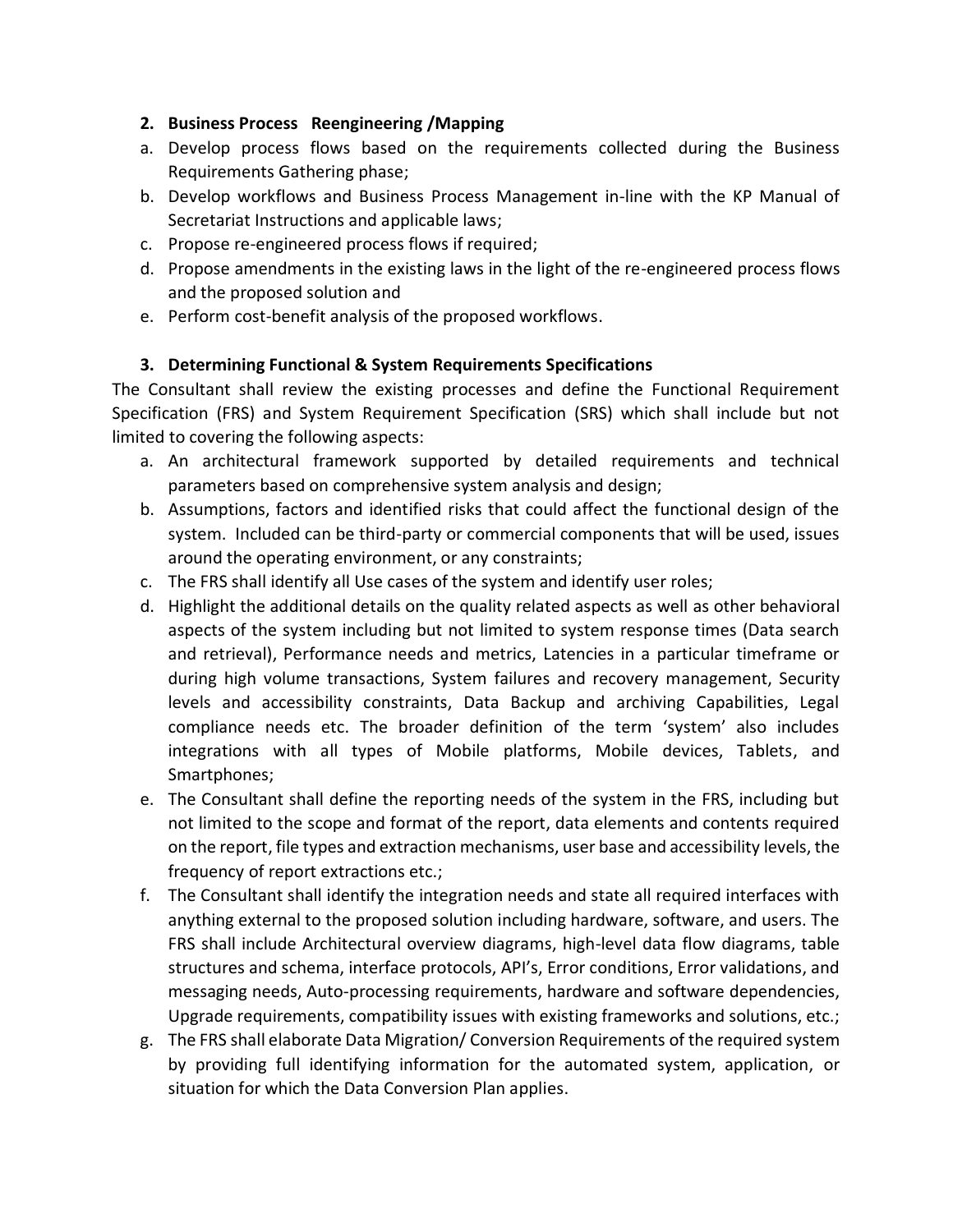- h. The FRS shall include detailed functional requirements including use cases, system inputs and outputs, process flows, diagrams, and mockups;
- i. The SRS shall include file and office communication and documentation system based on the KP Manual of Secretariat instructions and applicable laws;
- j. The SRS shall have provision for cloud storage for sharing files for teamwork for the purpose of word processing, spreadsheets and preparing presentations;
- k. Video Calling / Conferencing;
- l. User Management (Access Control);
- m. Cloud-based Calendar for scheduling meetings/events;
- n. Email Service;
- o. Customizable as per individual Department requirements;
- p. Business Intelligence for informed decision making;
- q. Specifications to ensure confidentiality, integrity and availability of data on the move and at rest;
- r. Compatibility with Mobile, Tablet and Desktop Platforms;
- s. Provide scalability and interoperability plan for the solution in terms of all aspects including growth of users, data and the addition of modules;
- t. Determine and propose necessary cyber security protocols for the solution at network and application layers;
- u. Determine and propose mechanisms and policies for data migration, maintenance of logs, addition /deletion of users;
- v. Determine and propose policies for defining roles and responsibilities for different levels of users;
- w. Determine and propose Access Control policies based on Data Classification on the basis of Government Roles and hierarchy;
- x. The Consultant shall ensure the following while proposing the technical parameters:
	- Simplicity for ease of operation and improved efficiency;
	- Ability to provide optimal possible information;
	- Capability and effectiveness to integrate all Government Departments
	- Scalability and interoperability;
	- Ease of customization Process flows;
	- Time to complete a process before and after deploying proposed solution; and
	- National Cyber Security Directives/ Standards.

# **4. Determining HR and ICT Infrastructure Requirements**

- a. Perform needs assessment of the current IT capacity of individual departments and identify any infrastructure and Human Resources gaps, and recommend necessary upgrades in IT infrastructure/ additions in HR;
- b. Review the existing HR capabilities within KP government and provide capability assessment of the existing HR;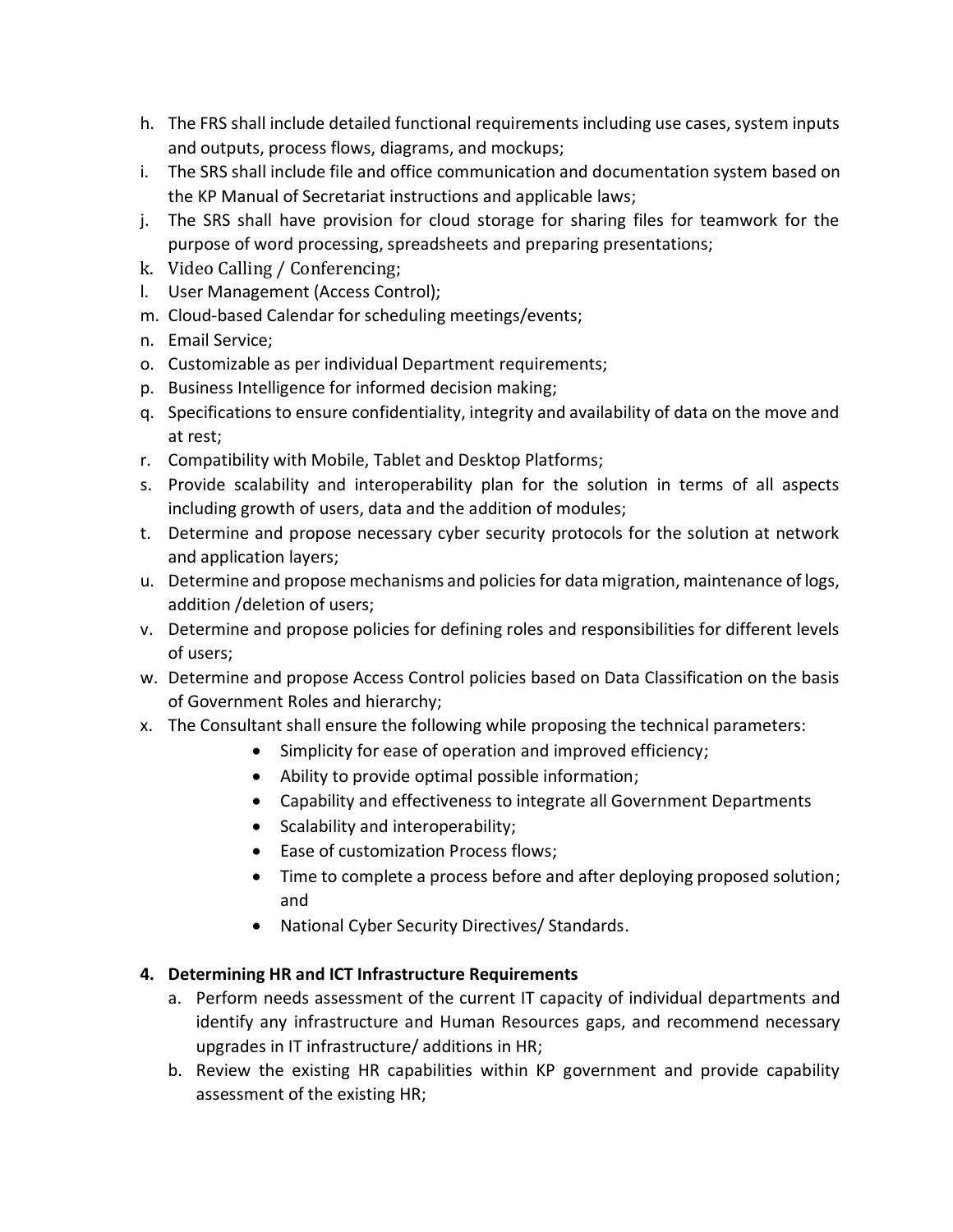- c. Prepare a training plan for the skill development of existing relevant staff based on skills gap analysis;
- d. Identify hardware and network infrastructure requirements and specification at core, access and distribution layers along with endpoint;
- e. Determine technical parameters of the solution based on the following:
	- i. Network topology, diagrams and specifications of hardware of the proposed solution;
	- ii. Bandwidth requirement based on the total number of anticipated users with a redundancy plan;
	- iii. Storage requirements based on the total number of anticipated users with a disaster recovery and backup plan;
	- iv. Processing/computational requirements based on the total number of anticipated users for both central or on-premises hosted services.

## **5. Development of Standard Procurement Documents:**

Determine and develop packages to be bid out by Client, customize and complete the standard procurement documents; as referenced to the financer, for the implementation phase.

### **6. Supervision during the Development Phase:**

- a. Develop a complete project management plan of the initiative for its implementation and rollout phase;
- b. Assess and develop the technological, human, and financial resources required for implementing the reengineered business processes during the implementation phase; Outline roles, responsibilities, and relevant timelines for implementation. Supervise the implementation of the solution during its deployment and practical application phase and provide technical expertise to ensure the implementation of best practices.

#### **Table 1: Indicative Team Profile**



### **E. QUALIFICATIONS**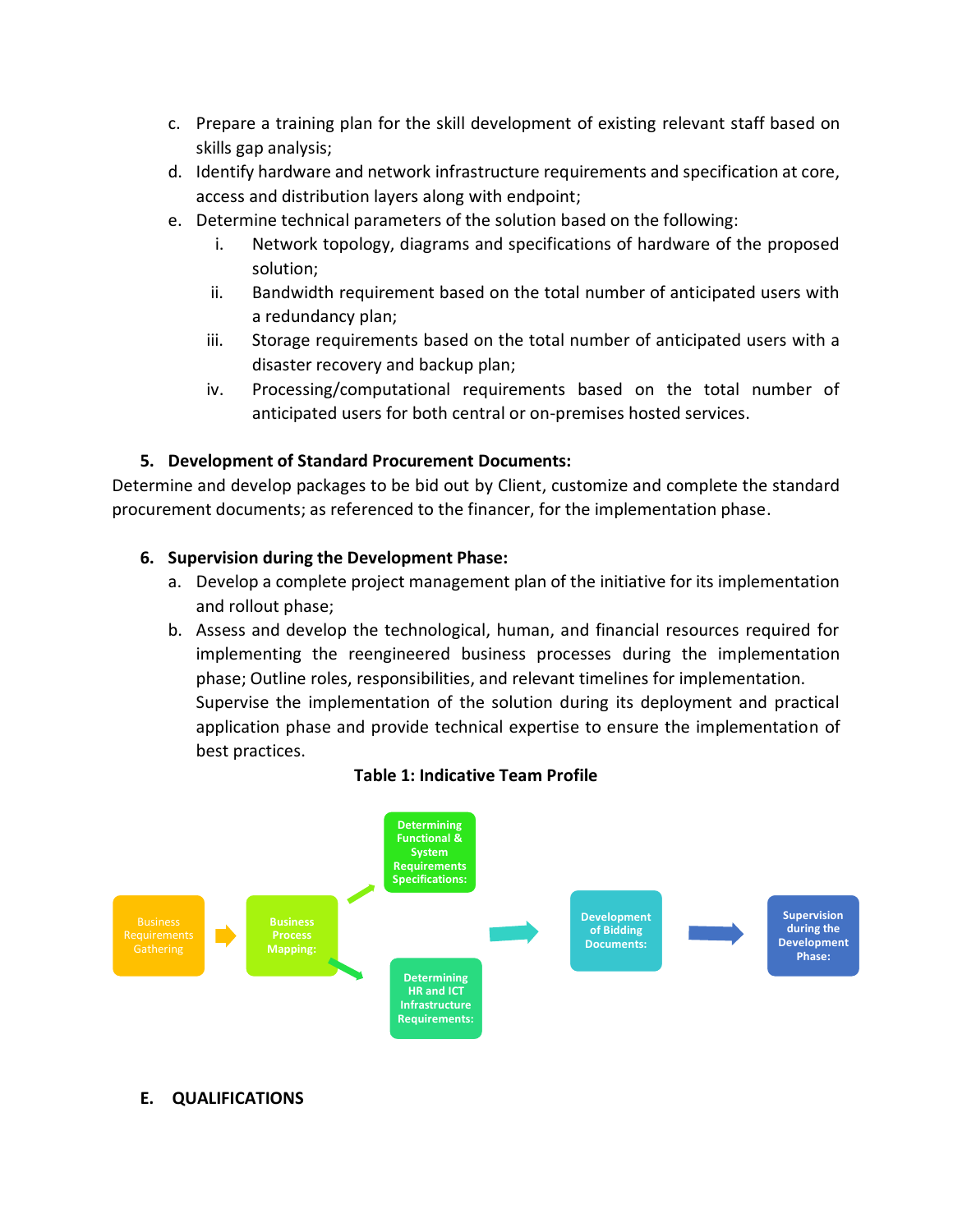| S. No          |                               | <b>Number</b>  | <b>Specific Expertise</b>                     | <b>Minimum Qualification and Professional</b> |
|----------------|-------------------------------|----------------|-----------------------------------------------|-----------------------------------------------|
|                | <b>Key Professionals</b>      |                | <b>Desired</b>                                | <b>Experience Desired</b>                     |
|                |                               |                | <b>Having headed</b>                          | At least 16 years of education BS/ BSc        |
|                |                               |                | minimum three end-to-                         | Eng./B.E/MS Eng./MSc Eng. in Computer         |
|                | <b>BPR Expert/Team Leader</b> | $\overline{1}$ | end software                                  | Science with minimum 5 years of               |
|                |                               |                | development projects                          | experience in heading the projects of         |
|                |                               |                | with similar level of                         | similar nature and overall experience of      |
|                |                               |                | intricacies with                              | 15 years. Preference will be given to         |
|                |                               |                | relevant experience in                        | teams with Project Manager having             |
| $\mathbf{1}$   |                               |                | public sector                                 | additional qualification in Business          |
|                |                               |                | reforms/organizational                        | <b>Administration or Project Management.</b>  |
|                |                               |                | development, Business                         |                                               |
|                |                               |                | <b>Process Reengineering</b>                  |                                               |
|                |                               |                | and Change                                    |                                               |
|                |                               |                | Management for                                |                                               |
|                |                               |                | minimum of five                               |                                               |
|                |                               |                | relevant projects                             |                                               |
|                |                               |                | Having relevant                               | At least ten years' experience in the         |
|                | Organizational                |                | experience in Change                          | relevant field.                               |
| $\overline{2}$ | Development and Change        |                | Management for                                |                                               |
|                | Management Experts            | 1              | minimum of five                               |                                               |
|                |                               |                | relevant projects.                            |                                               |
|                |                               | $\mathbf{1}$   | Having relevant                               | Master's in Public Administration, Law or     |
|                |                               |                | experience in public<br>sector and a thorough | Social Sciences with at least 10 years'       |
|                |                               |                | understanding of                              | multidisciplinary experience in public        |
| $\overline{3}$ | Public Sector Expert          |                | Government<br>proceedings. ideally be a       | sector.                                       |
|                |                               |                | retired senior civil servant                  |                                               |
|                |                               |                | ideally with<br>multidisciplinary             |                                               |
|                |                               |                | experience                                    |                                               |
|                |                               |                |                                               |                                               |
|                |                               |                | Having relevant                               | LLB with minimum of 10 years' experience      |
| $\overline{4}$ | Legal Expert                  |                | experience in public                          | in the relevant field.                        |
|                |                               | 1              | sector and a thorough                         |                                               |
|                |                               |                | understanding of                              |                                               |
|                |                               |                | Government                                    |                                               |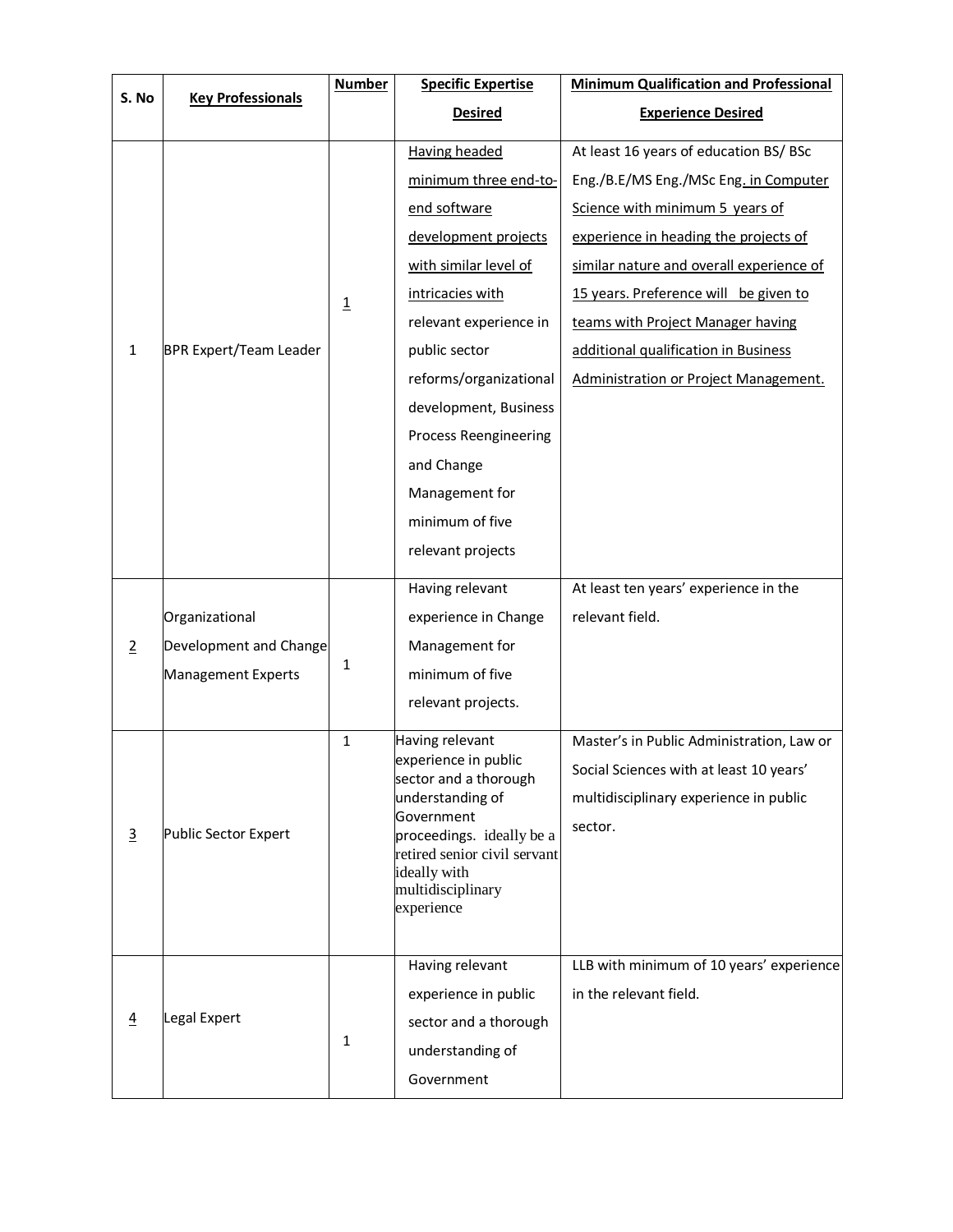|   |                        |                         | proceedings according |                                                      |
|---|------------------------|-------------------------|-----------------------|------------------------------------------------------|
|   |                        |                         | to the law for a      |                                                      |
|   |                        |                         | minimum of seven      |                                                      |
|   |                        |                         | Years.                |                                                      |
| 5 | <b>System Analysts</b> | $\overline{\mathsf{I}}$ | Having designed       | At least 16 years of education BS/ BSc               |
|   |                        |                         | minimum five end-to-  | Eng./B.E/MS Eng./MSc Eng. in Computer                |
|   |                        |                         | end software systems. | Science or related field with minimum 7 <sup>+</sup> |
|   |                        |                         |                       | years of experience in the relevant field.           |
|   |                        |                         |                       | Certified System Architect will be                   |
|   |                        |                         |                       | preferred.                                           |

The assignment will require the services of a consultants with technical competence and experience in institutional development, ICT management and management consulting tasks such as business process reengineering, restructuring, and total quality IT Solution provision. The firm should, have a minimum of 10 years of experience implementing ICT solutions, BPR and change management in developing countries and demonstrated experience in implementing support to governments in the region and internationally ( See indicative team profile is in table 1) .

### **F. DELIVERABLES:**

The deliverables of the assignment comprise of the following within the meaning of the scope of work as defined in these TORs:

# **1. Inception Report**

This report will be 5 to 10 pages in length and will contain initial findings from the desk review; proposed methods, sources and procedures to be used for data collection, timeline of activities and submission of deliverables. the outputs that will be delivered by the team, key stages of the study process and the project time line including the field visits, clear roles and responsibilities for lead consultant and other team members and the commissioning organization and other stakeholders in the process. This report will be used as an initial point of discussion and agreement between the consultant and the project.

# **2. Technical Study reports on the basis of the defined TORs, including:**

• The BPR study detailing the existing business process ("as is") in key departments and the proposed business processes ("to be") including any gaps in the law;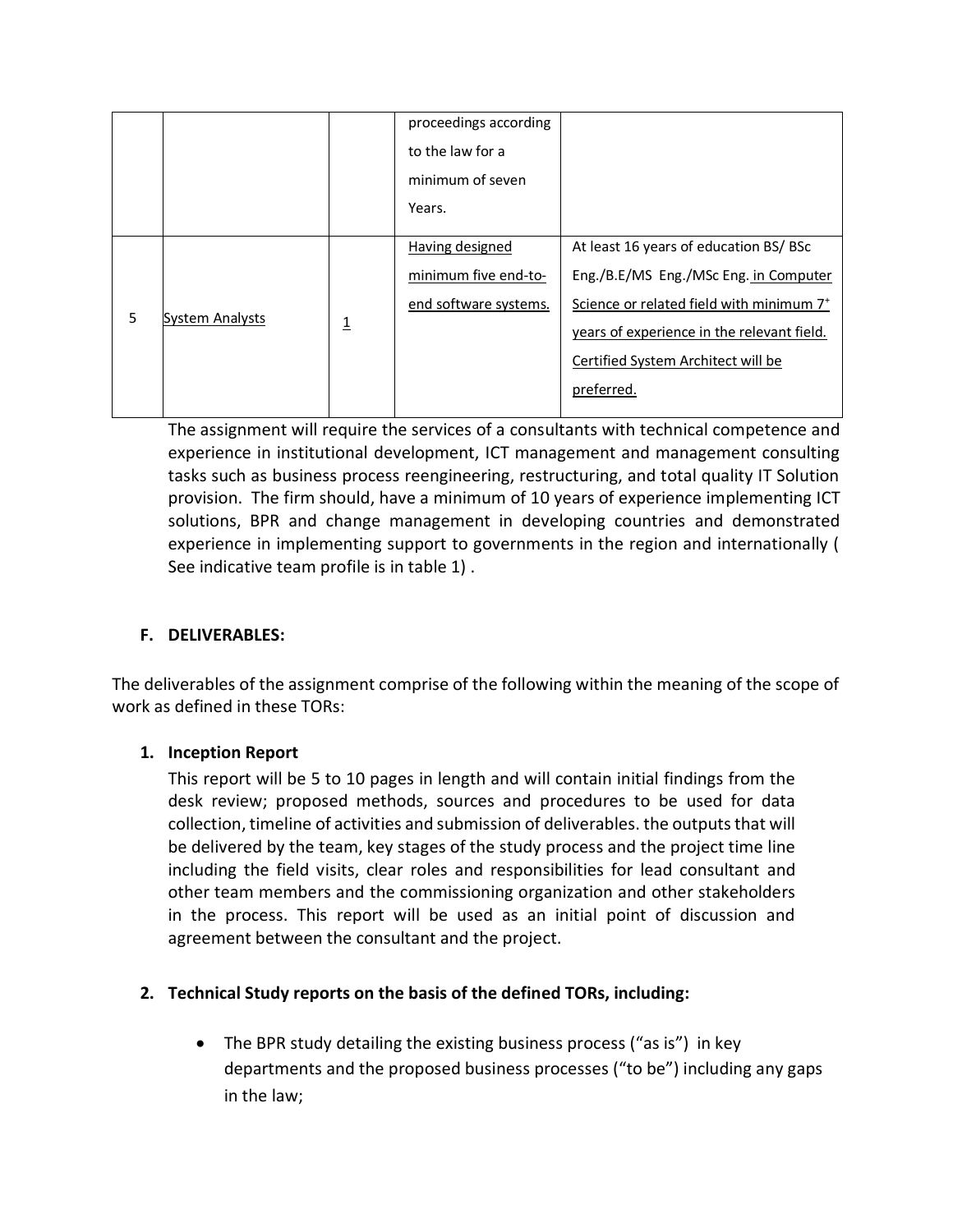- Detailed Functional Requirement Specification (FRS) and System Requirement specification (SRS); and
- Detailed Human Resource gaps/needs identify options for strengthening capacity where absent.
- 3. Standard Procurement Documents
- 4. Implementation Road Map for the reengineered processes and systems
- 5. Periodic supervision reports during implementation phase
- 6. Final BPR implementation Report

#### **G. REPORTING**

The Consultant will report to the Project Coordinator.

#### **H. DURATION**

The duration of this assignment shall be a maximum of twelve months.

#### **Annexure-1: List of departments to be considered during the feasibility study**

| S.<br><b>No</b> | <b>Department Name</b>                        |
|-----------------|-----------------------------------------------|
| 1               | <b>Excise and Taxation</b>                    |
| $\overline{2}$  | Forestry, Environment and Wildlife Department |
| 3               | <b>Home and Tribal Affairs</b>                |
| 4               | Local Government Department                   |
| 5               | <b>KP Police</b>                              |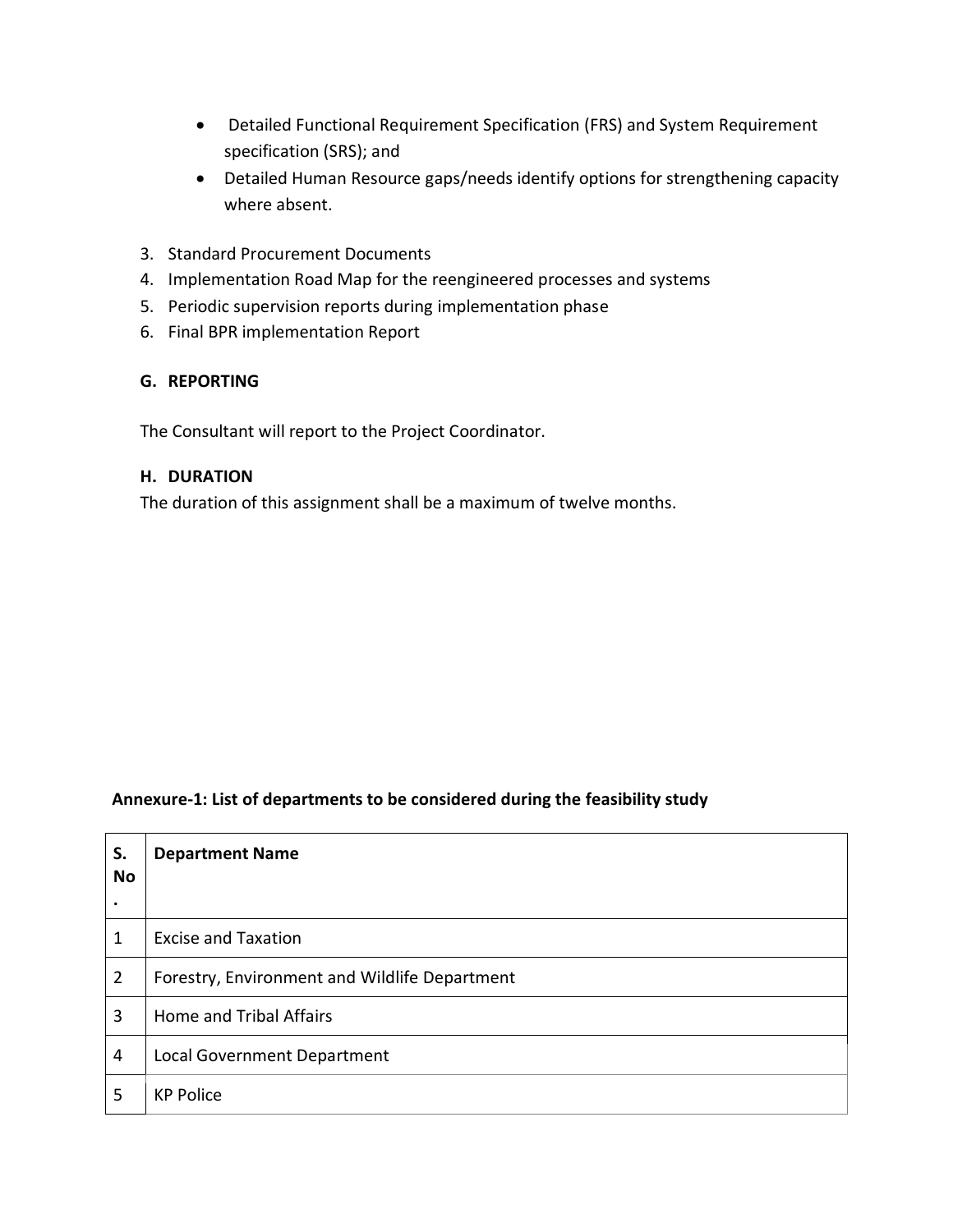| 6              | <b>Revenue Department</b>                                  |  |  |  |
|----------------|------------------------------------------------------------|--|--|--|
| $\overline{7}$ | <b>Transport Department</b>                                |  |  |  |
| 8              | <b>Population Welfare Department</b>                       |  |  |  |
| 9              | Science & Technology and Information Technology Department |  |  |  |
| 10             | <b>Administration Department</b>                           |  |  |  |
| 11             | <b>Agriculture Department</b>                              |  |  |  |
| 12             | Augaf, Hajj, Religious & Minority Affairs                  |  |  |  |
| 13             | <b>Communication &amp; Works Department</b>                |  |  |  |
| 14             | Culture, Sports, Tourism, Archaeology & Youth Affairs      |  |  |  |
| 15             | Elementary & Secondary Education                           |  |  |  |
| 16             | <b>Energy &amp; Power Department</b>                       |  |  |  |
| 17             | <b>Establishment Department</b>                            |  |  |  |
| 18             | <b>Finance Department</b>                                  |  |  |  |
| 19             | <b>Food Department</b>                                     |  |  |  |
| 20             | <b>Health Department</b>                                   |  |  |  |
| 21             | <b>Higher Education Department</b>                         |  |  |  |
| 22             | <b>Housing Department</b>                                  |  |  |  |
| 23             | <b>Industries Department</b>                               |  |  |  |
| 24             | <b>Information &amp; Public Relations</b>                  |  |  |  |
| 25             | <b>Inter Provincial Coordination</b>                       |  |  |  |